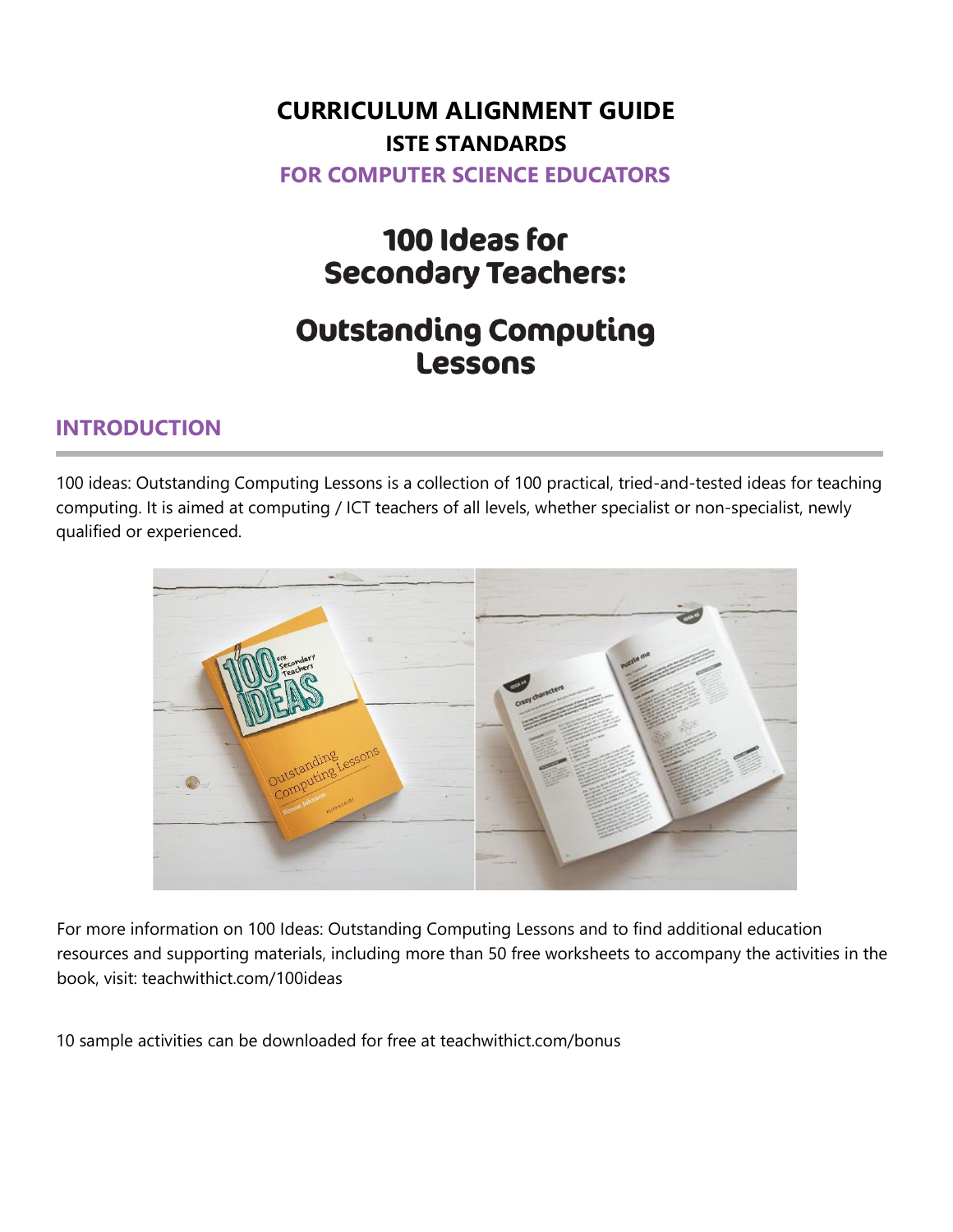#### **1. KNOWLEDGE OF CONTENT**

Computer science educators demonstrate knowledge of computer science content and model important principles and concepts.

| STANDARD       | <b>DESCRIPTION</b>                                                                                                                                                                                                                                                                                                                                                                                                                                                                                                                                                                                                                                                                                                                                                                                                                                        | <b>ACTIVITY</b>                                                                                                                                                                                                                                                                                                                                                                                                                                                                                                                                                                                                                                                                                                                                                                                                                                                                                                                                                                                                                                          |
|----------------|-----------------------------------------------------------------------------------------------------------------------------------------------------------------------------------------------------------------------------------------------------------------------------------------------------------------------------------------------------------------------------------------------------------------------------------------------------------------------------------------------------------------------------------------------------------------------------------------------------------------------------------------------------------------------------------------------------------------------------------------------------------------------------------------------------------------------------------------------------------|----------------------------------------------------------------------------------------------------------------------------------------------------------------------------------------------------------------------------------------------------------------------------------------------------------------------------------------------------------------------------------------------------------------------------------------------------------------------------------------------------------------------------------------------------------------------------------------------------------------------------------------------------------------------------------------------------------------------------------------------------------------------------------------------------------------------------------------------------------------------------------------------------------------------------------------------------------------------------------------------------------------------------------------------------------|
| 1a             | Demonstrate knowledge of and proficiency<br>in data representation and abstraction<br>Effectively use primitive data types<br>i.<br>Demonstrate an understanding of static<br>ii.<br>and dynamic data structures<br>Effectively use, manipulate and explain<br>Ш.<br>various external data stores: various<br>types (text, images, sound, etc.), various<br>locations (local, server, cloud), etc.<br>Effectively use modeling and simulation<br>IV.<br>to solve real-world problems                                                                                                                                                                                                                                                                                                                                                                      | Idea 52: Image compression<br>$\bullet$<br>Idea 58: Binary representation of images<br>$\bullet$<br>(unplugged)<br>Idea 62: Binary addition<br>$\bullet$<br>Idea 63: Binary numbers<br>$\bullet$<br>Idea 64: Binary representation of images<br>$\bullet$<br>Idea 65: Binary representation of sound<br>$\bullet$<br>Idea 66: Binary bingo<br>$\bullet$<br>Idea 67: It's all about hex<br>$\bullet$<br>Idea 68: ASCII 'secret' agent<br>$\bullet$                                                                                                                                                                                                                                                                                                                                                                                                                                                                                                                                                                                                        |
| 1 <sub>b</sub> | Effectively design, develop, and test<br>algorithms<br>Using a modern, high-level<br>i.<br>programming language, construct<br>correctly functioning programs<br>involving simple and structured data<br>types; compound boolean expressions;<br>and sequential, conditional, and<br>iterative control structures<br>Design and test algorithms and<br>ii.<br>programming solutions to problems in<br>different contexts (textual, numeric,<br>graphic, etc.) using advanced data<br>structures<br>Analyze algorithms by considering<br>Ш.<br>complexity, efficiency, aesthetics and<br>correctness<br>Demonstrate knowledge of two or<br>IV.<br>more programming paradigms<br>Effectively use two or more<br>V.<br>development environments<br>Demonstrate knowledge of varied<br>vi.<br>software development models and<br>project management strategies | Idea 80: Magic 8-ball®<br>$\bullet$<br>Idea 81: Shakespearean insult generator<br>$\bullet$<br>Idea 82: Chatting robot<br>$\bullet$<br>Idea 83: Just dance<br>$\bullet$<br>Idea 84: Adventures in text<br>Idea 85: Mad Libs®<br>$\bullet$<br>Idea 86: Sorting Hat<br>$\bullet$<br>Idea 87: Turtle power (a lesson using<br>$\bullet$<br>PRIMM)<br>Idea 88: Guess my number<br>$\bullet$<br>Idea 89: Mind-reading algorithm<br>$\bullet$<br>Idea 90: Cat and mouse<br>$\bullet$<br>Idea 91: Reaction timer<br>$\bullet$<br>Idea 93: Lights, camera, action<br>$\bullet$<br>Idea 94: Making music<br>Idea 95: Coding probability<br>Idea 96: Physical computing<br>$\bullet$<br>Idea 97: Turtle snowflakes<br>$\bullet$<br>Idea 98: Coding the weather<br>$\bullet$<br>Idea 101: What's your elf name?<br>$\bullet$<br>Idea 102: Guess / _ _e / word<br>$\bullet$<br>Idea 103: Cards against humanities<br>$\bullet$<br>Idea 104: Shakespearean complement<br>$\bullet$<br>generator<br>Idea 105: Hacking the news<br>$\bullet$<br>Idea 106: Make me happy |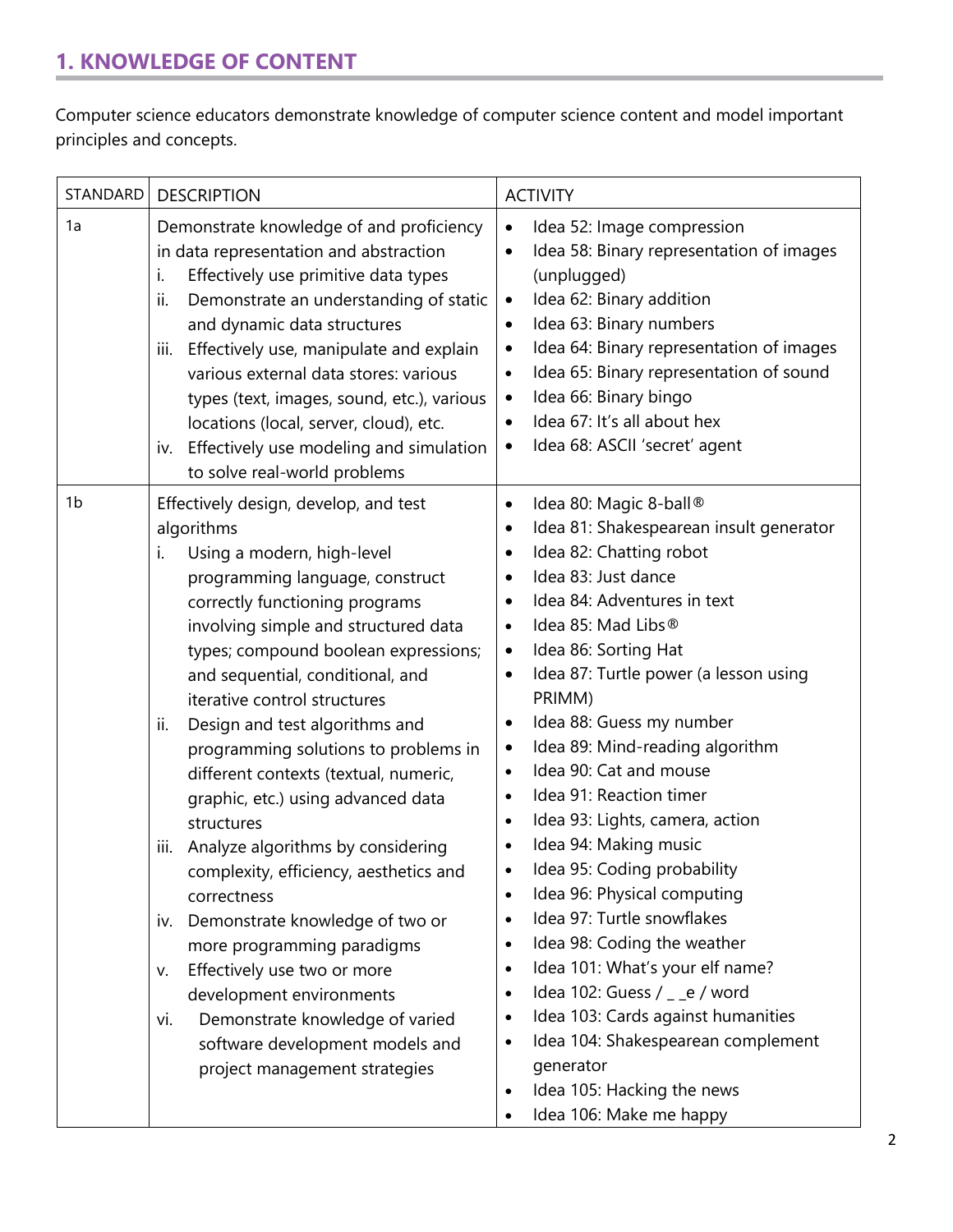| 1c             | Demonstrate knowledge of digital devices,<br>systems and networks<br>Demonstrate an understanding of data<br>İ.<br>representation at the machine level<br>Demonstrate an understanding of<br>ii.<br>machine-level components and related<br>issues of complexity<br>Demonstrate an understanding of<br>iii.<br>operating systems and networking in a<br>structured computer system<br>iv. Demonstrate an understanding of the<br>operation of computer networks and<br>mobile computing devices | Idea 33: Little Man Computer<br>$\bullet$<br>Idea 35: Role reversal (Operating systems)<br>$\bullet$<br>Idea 54: World Wide Web unplugged<br>$\bullet$<br>Idea 59: How computers work<br>$\bullet$<br>Idea 60: Memory unplugged<br>$\bullet$<br>Idea 61: Network topologies unplugged<br>$\bullet$                |
|----------------|-------------------------------------------------------------------------------------------------------------------------------------------------------------------------------------------------------------------------------------------------------------------------------------------------------------------------------------------------------------------------------------------------------------------------------------------------------------------------------------------------|-------------------------------------------------------------------------------------------------------------------------------------------------------------------------------------------------------------------------------------------------------------------------------------------------------------------|
| 1 <sub>d</sub> | Demonstrate an understanding of the role<br>computer science plays and its impact in the<br>modern world<br>Demonstrate an understanding of the<br>i.<br>social, ethical, and legal issues and<br>impacts of computing, and attendant<br>responsibilities of computer scientists<br>and users<br>Analyze the contributions of computer<br>ii.<br>science to current and future<br>innovations in sciences, humanities, the<br>arts and commerce                                                 | Idea 16: Socratic debate<br>$\bullet$<br>Idea 25: Copycat<br>$\bullet$<br>Idea 34: What a waste!<br>$\bullet$<br>Idea 39: Internet of Things (IoT)<br>$\bullet$<br>Idea 41: Moral machine (AI)<br>$\bullet$<br>Idea 55: Intelligent piece of paper (AI)<br>$\bullet$<br>Idea 108: Make me happy (AI)<br>$\bullet$ |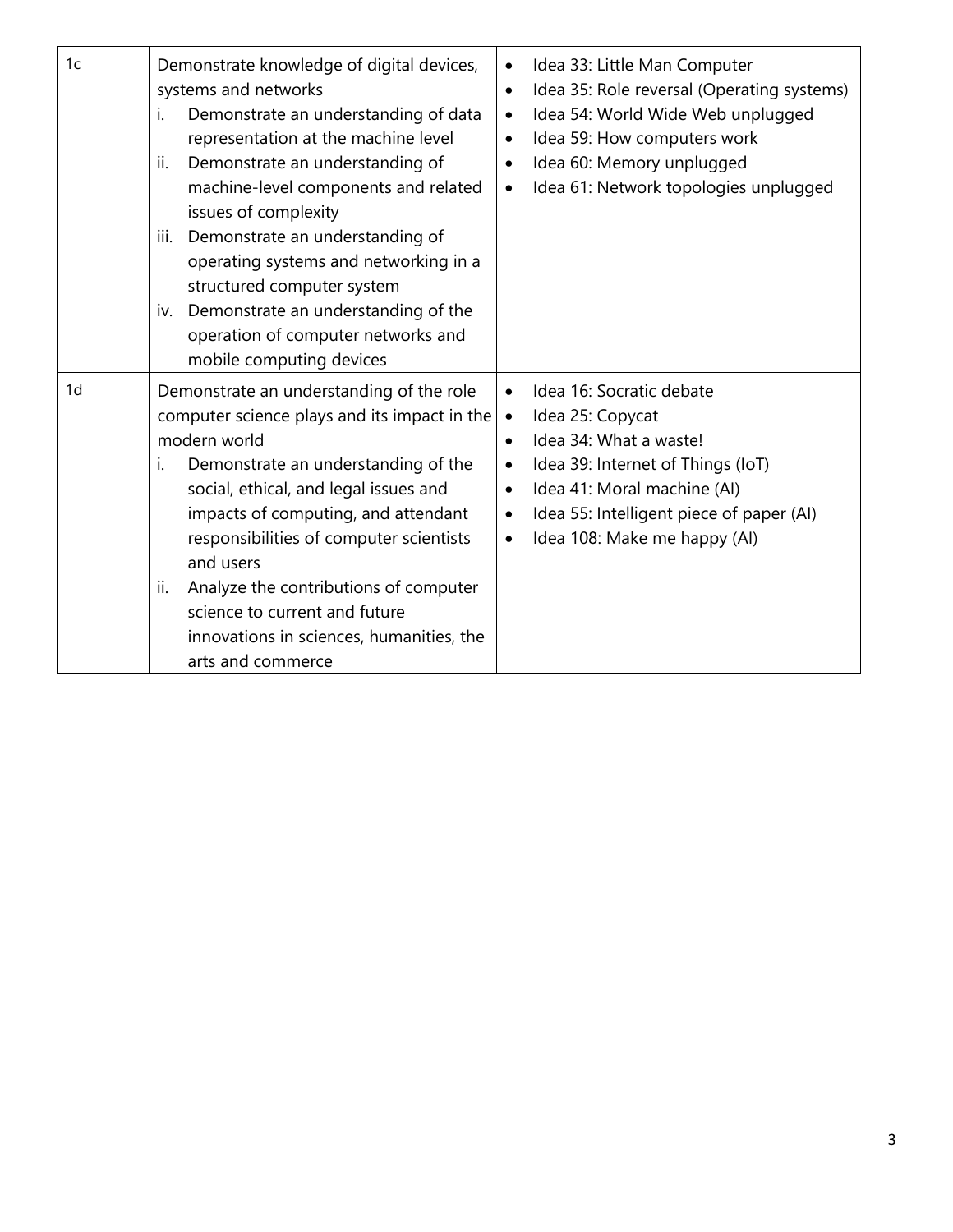#### **2. EFFECTIVE TEACHING AND LEARNING STRATEGIES**

Computer science educators demonstrate effective content pedagogical strategies that make the discipline comprehensible to students.

| STANDARD | <b>DESCRIPTION</b>                                                                                                                                                                                                                                                                                                                                                                                                                                                                                                                                                                                                                                                                                                                                                                                                                                                                                                                                                                                                                                                                                                                                                                                                | <b>ACTIVITY</b>                                                                                                                                                                                                                                                                                                                                                                                                                                               |
|----------|-------------------------------------------------------------------------------------------------------------------------------------------------------------------------------------------------------------------------------------------------------------------------------------------------------------------------------------------------------------------------------------------------------------------------------------------------------------------------------------------------------------------------------------------------------------------------------------------------------------------------------------------------------------------------------------------------------------------------------------------------------------------------------------------------------------------------------------------------------------------------------------------------------------------------------------------------------------------------------------------------------------------------------------------------------------------------------------------------------------------------------------------------------------------------------------------------------------------|---------------------------------------------------------------------------------------------------------------------------------------------------------------------------------------------------------------------------------------------------------------------------------------------------------------------------------------------------------------------------------------------------------------------------------------------------------------|
| 2a       | Plan and teach computer science<br>lessons/units using effective and engaging<br>practices and methodologies<br>Select a variety of real-world computing<br>i.<br>problems and project-based<br>methodologies that support active and<br>authentic learning and provide<br>opportunities for creative and innovative<br>thinking and problem solving<br>Demonstrate the use of a variety of<br>ii.<br>collaborative groupings in lesson<br>plans/units and assessments<br>Design activities that require students to<br>Ш.<br>effectively describe computing artifacts<br>and communicate results using multiple<br>forms of media<br>iv. Develop lessons and methods that<br>engage and empower learners from<br>diverse cultural and linguistic<br>backgrounds<br>Identify problematic concepts and<br>V.<br>constructs in computer science and<br>appropriate strategies to address them<br>Design and implement developmentally<br>Vİ.<br>appropriate learning opportunities<br>supporting the diverse needs of all<br>learners<br>vii. Create and implement multiple forms of<br>assessment and use resulting data to<br>capture student learning, provide<br>remediation and shape classroom<br>instruction | Idea 3: Code golf<br>٠<br>Idea 8: Hour of code<br>$\bullet$<br>Idea 9: Code bug<br>٠<br>Idea 10: Code combat<br>$\bullet$<br>Idea 19: Using QR codes<br>$\bullet$<br>Idea 53: Bubble sort dance algorithm<br>$\bullet$<br>Idea 56: Envelope variables<br>$\bullet$<br>Idea 57: Card sort<br>$\bullet$<br>Idea 72: PEE (Point, Evidence, Explain)<br>$\bullet$<br>Idea 75: Command word bingo<br>٠<br>Idea 76: Bug hunt<br>٠<br>Idea 79: Match IT<br>$\bullet$ |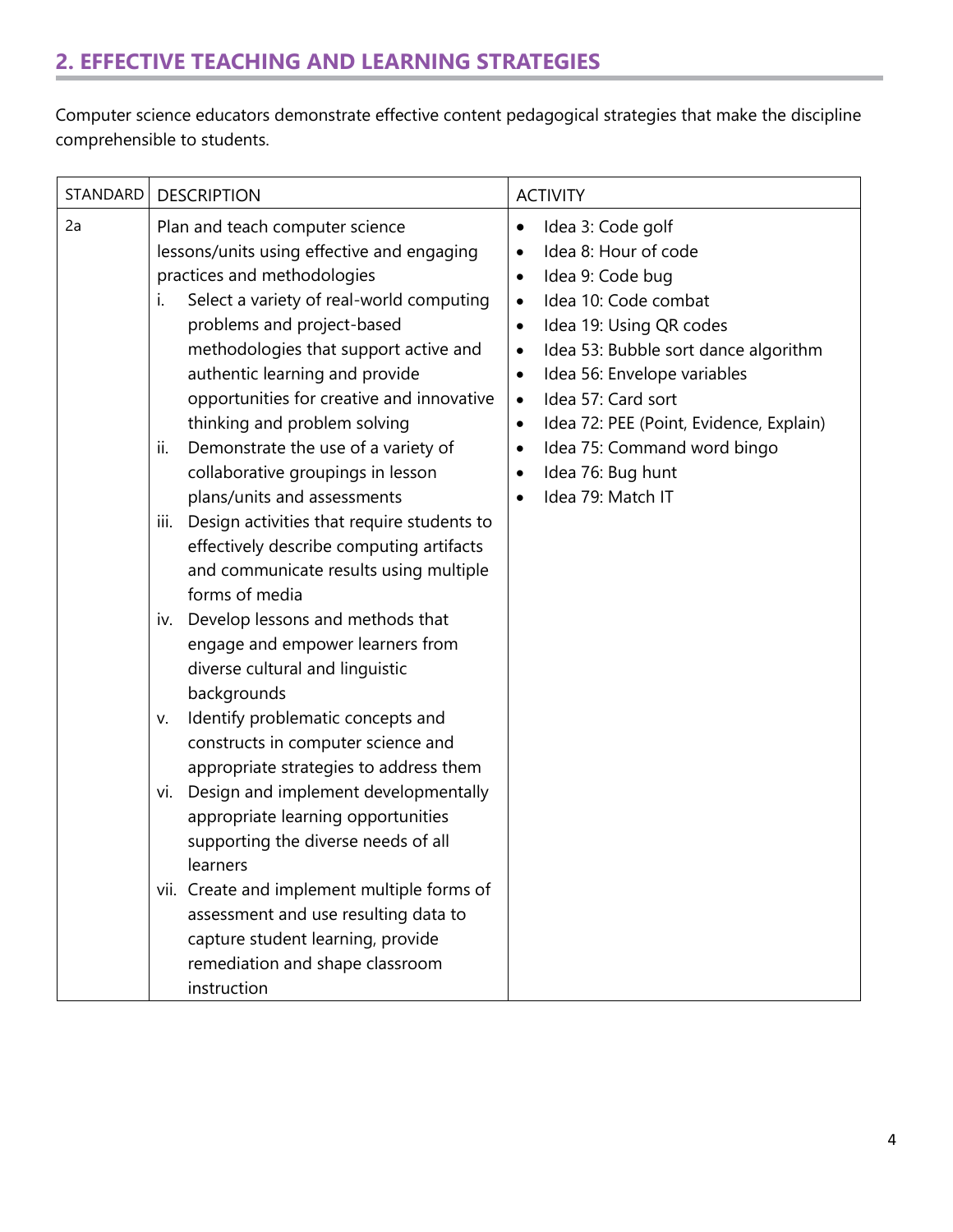#### **3. EFFECTIVE LEARNING ENVIRONMENTS**

Computer science educators apply their knowledge of learning environments by creating and maintaining safe, ethical, supportive, fair and effective learning environments for all students.

| STANDARD | <b>DESCRIPTION</b>                                                                                                                                                                                                                                                                                                                                                                                                                      | <b>ACTIVITY</b>                                                                                                                                                          |
|----------|-----------------------------------------------------------------------------------------------------------------------------------------------------------------------------------------------------------------------------------------------------------------------------------------------------------------------------------------------------------------------------------------------------------------------------------------|--------------------------------------------------------------------------------------------------------------------------------------------------------------------------|
| 3a       | Design environments that promote effective<br>teaching and learning in computer science<br>classrooms and online learning environments<br>and promote digital citizenship<br>Promote and model the safe and<br>Ť.<br>effective use of computer hardware,<br>software, peripherals and networks<br>ii.<br>Plan for equitable and accessible<br>classroom, lab and online environments<br>that support effective and engaging<br>learning | Idea 23: Fake News<br>$\bullet$<br>Idea 25: Copycat<br>$\bullet$<br>Idea 27: Fakebook<br>$\bullet$<br>Idea 29: Did you meme it?<br>$\bullet$<br>Idea 33: Wayback machine |

#### **4. EFFECTIVE PROFESSIONAL KNOWLEDGE AND SKILLS**

Computer science educators demonstrate professional knowledge and skills in their field and readiness to apply them.

| STANDARD | <b>DESCRIPTION</b>                                                                                                                                                                                                                                                                                                                                                                                                                                                                                                                                                                                                                                                                                  | <b>ACTIVITY</b>                                                                                                                                                                                                                                                                      |
|----------|-----------------------------------------------------------------------------------------------------------------------------------------------------------------------------------------------------------------------------------------------------------------------------------------------------------------------------------------------------------------------------------------------------------------------------------------------------------------------------------------------------------------------------------------------------------------------------------------------------------------------------------------------------------------------------------------------------|--------------------------------------------------------------------------------------------------------------------------------------------------------------------------------------------------------------------------------------------------------------------------------------|
| 4a       | Participate in, promote and model ongoing<br>professional development and lifelong<br>learning relative to computer science and<br>computer science education<br>Identify and participate in professional<br>$\mathbf{L}$<br>computer science and computer science<br>education societies, organizations and<br>groups that provide professional growth<br>opportunities and resources<br>Demonstrate knowledge of evolving<br>ii.<br>social and research issues relating to<br>computer science and computer science<br>education<br>Identify local, state, and national content<br>iii.<br>and professional standards and<br>requirements affecting the teaching of<br>secondary computer science | Idea 1: Paired programming<br>٠<br>Idea 4: Game design<br>Idea 5: PRIMM<br>Idea 6: Parsons problems<br>Idea 7: Use-modify-create<br>$\bullet$<br>Idea 13: DART<br>Idea 17: Peer instruction<br>Idea 22: Flipped learning<br>٠<br>Idea 107: Code tracing<br>Idea 109: Worked examples |